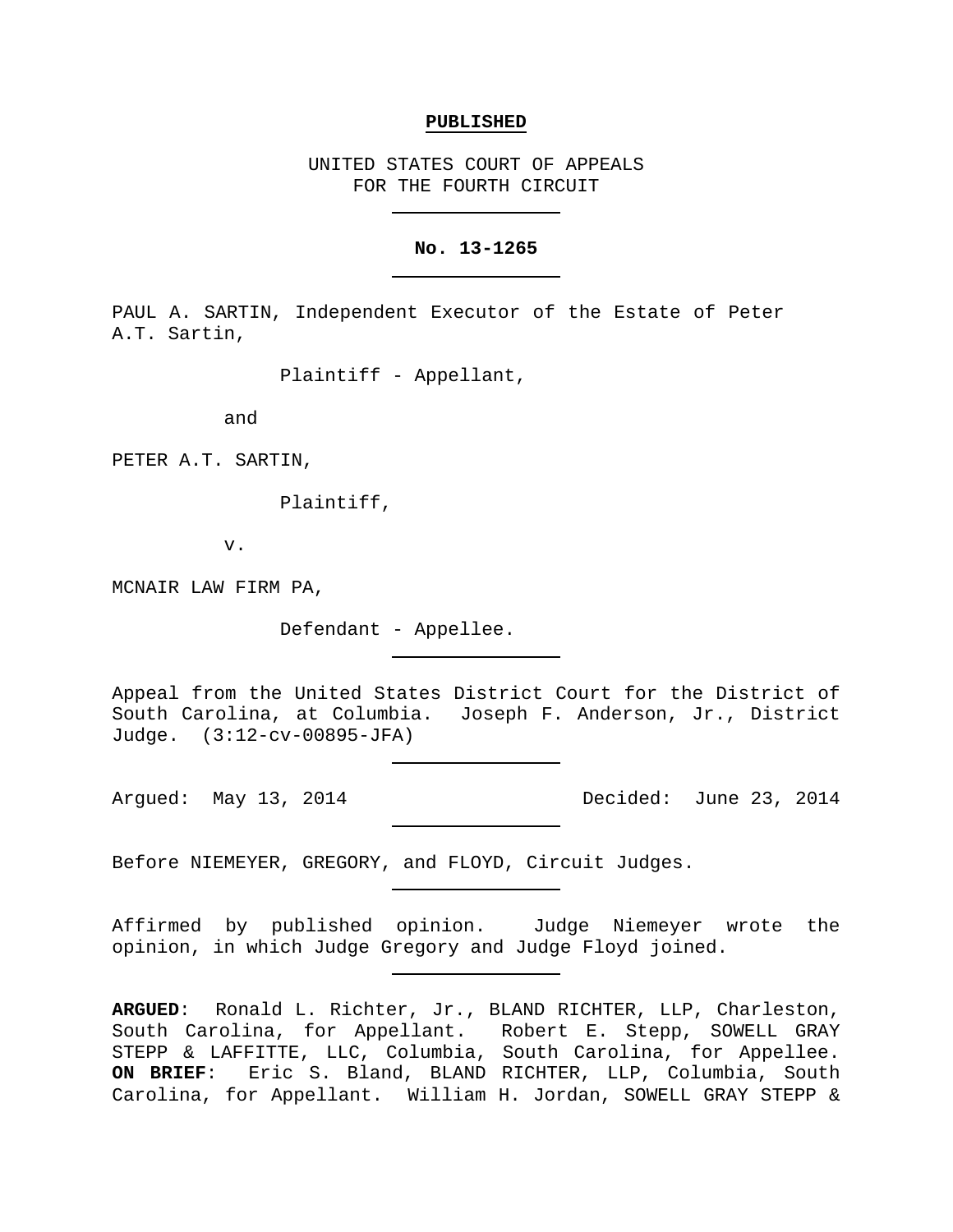LAFFITTE, LLC, Columbia, South Carolina, for Appellee.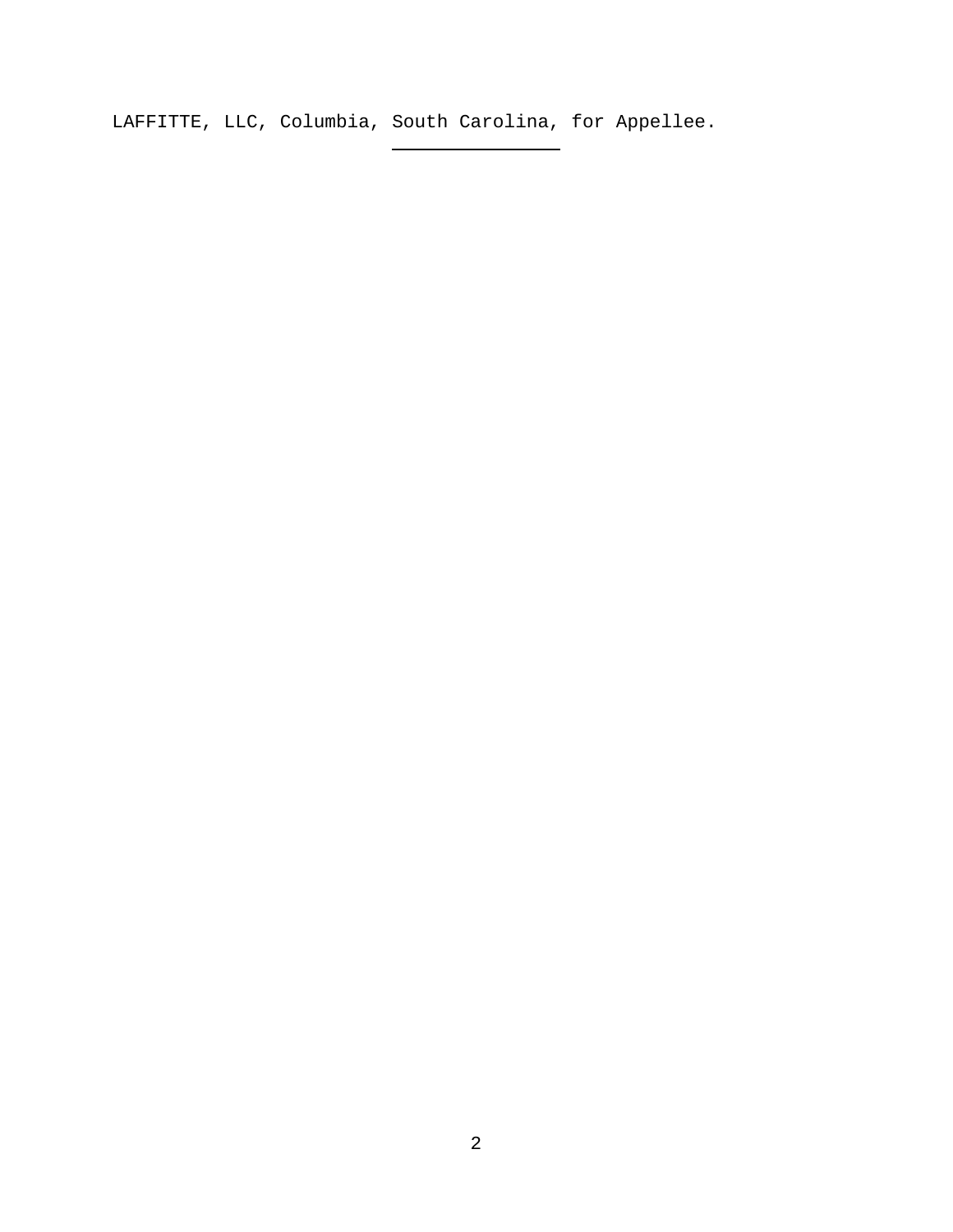NIEMEYER, Circuit Judge:

In a complex procedural context, we are called to construe the proper scope of Federal Rule of Civil Procedure 60(a), which authorizes district courts to correct mistakes found in judgments and orders.

Employing that Rule, the South Carolina District Court revisited two sanctions orders it had entered against "the Plaintiffs" in a private civil action more than a year earlier, indicating that it had originally intended the sanctions to apply to the plaintiffs' attorney, Peter A.T. Sartin, individually. Accordingly, it entered a Rule 60(a) clarifying order dated December 4, 2009, imposing the sanctions on Sartin. Sartin hired McNair Law Firm PA ("the McNair Firm") to represent him in South Carolina and to appeal the district court's clarifying order, but the McNair Firm filed the notice of appeal two days late. The appeal was thereafter voluntarily abandoned.

Sartin commenced this malpractice action against the McNair Firm based on the late filing, and the district court (through a district judge different from the one who presided over the earlier action) granted the Firm's motion for summary judgment. The court concluded that Sartin suffered no injury because of the late notice of appeal, inasmuch as the district court in the earlier action properly employed Rule 60(a) to clarify its sanctions orders and, therefore, Sartin would not have succeeded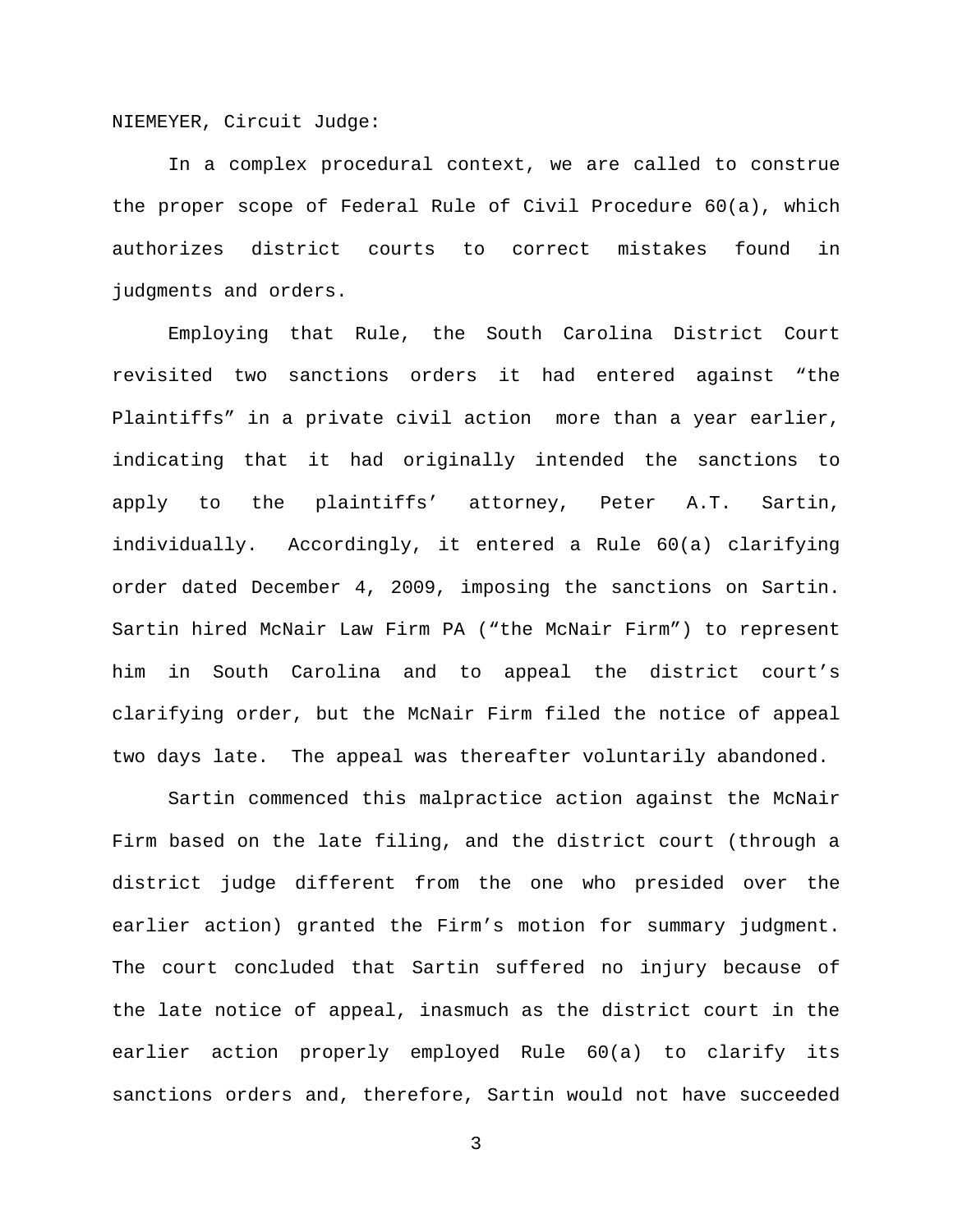on his appeal of that order, even had the notice of appeal been timely filed.

We agree and accordingly affirm.

I

In August 2006, California attorney Peter Sartin filed a complaint in the District of South Carolina on behalf of Travelers Insurance Company, as subrogee of Commercial Metals Company ("CMC"), and CMC, for its uninsured losses, against Tamini Transformatori, SRL, and Southwest Electric Company, demanding \$17.7 million in damages arising from the failure of a transformer in a CMC facility in South Carolina. During the course of that litigation, Sartin noticed depositions for 14 Tamini witnesses in Milan, Italy. After deposing two, however, Sartin unilaterally cancelled the remainder and left Milan.

Claiming that Sartin's actions during the course of the two depositions and his abandonment of the remainder amounted to abusive and sanctionable conduct, Tamini filed a motion requesting that the court impose sanctions against "the Plaintiffs," pursuant to Federal Rules of Civil Procedure 26(c) and 37(a). At the conclusion of the hearing on the motion, the court sharply rebuked Sartin for his behavior:

I thought the conduct of Mr. Sartin was totally inappropriate. And it was an egregious violation of any type of discovery and I do feel that sanctions are appropriate with regard to that.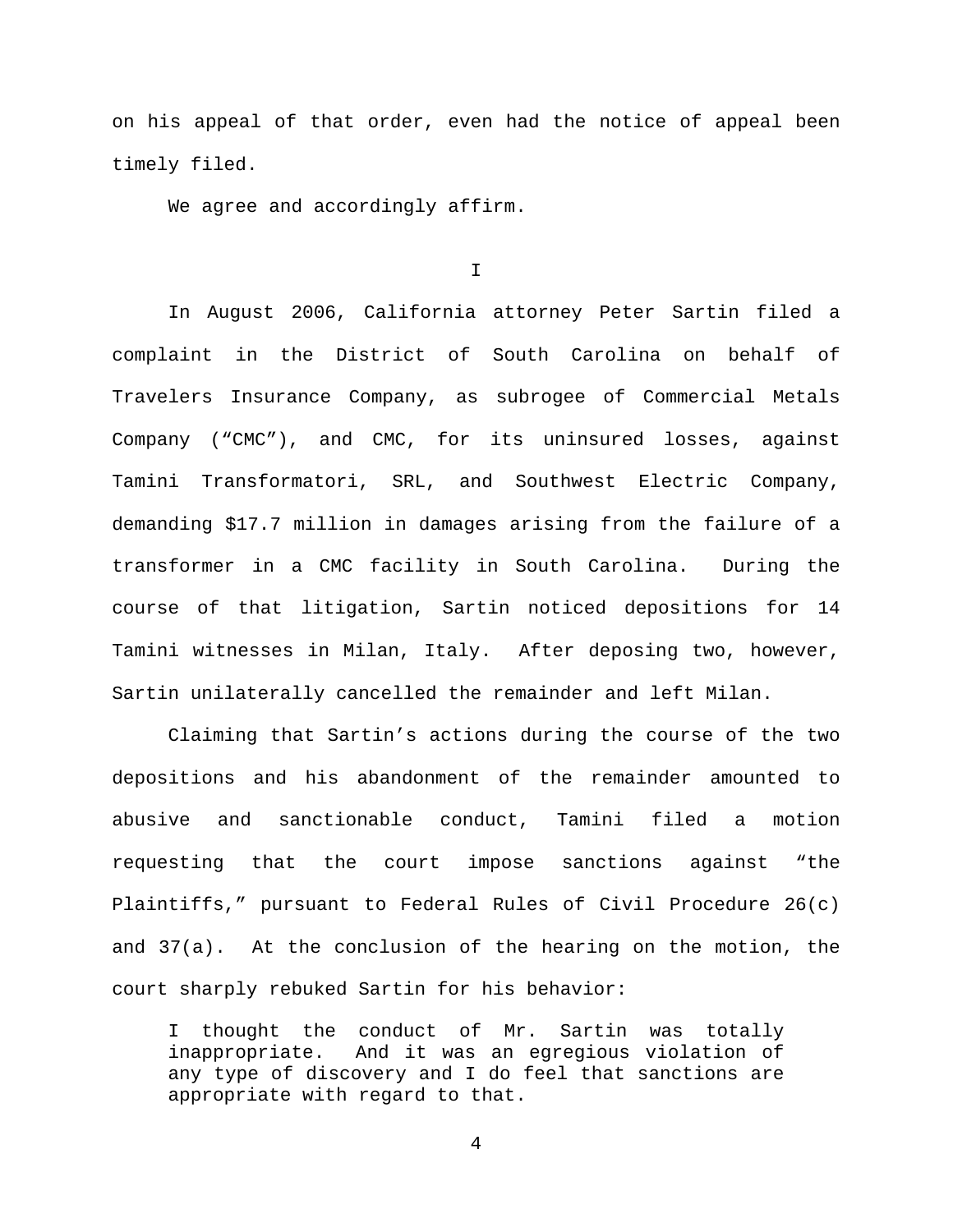\* \* \*

And with regard to improperly limiting or terminating depositions, I find that that is a serious, serious issue. And after reviewing the video depositions that were provided to the court and reviewing those, those were very, very disturbing to me, because they appear to be one of the most blatant cases of abuse of<br>depositions I have ever seen, and that kind of depositions I have ever seen, and that kind of behavior will not be tolerated in this district.

I don't know what they do in Mr. Sartin's district, but we don't do that out here. You do not instruct witnesses how to answer questions, you do not coach witnesses, you do not arbitrarily just get up and leave a deposition. That is totally inappropriate and I think deserving of sanctions.

In the written order granting sanctions, dated October 17, 2007, the court stated that it found "sanctions to be appropriate with respect to what it consider[ed] to be egregious discovery abuse by Plaintiffs." In addition to imposing orders limiting plaintiffs' discovery, the court ordered "Plaintiffs" to pay Tamini's "costs, expenses, and attorneys' fees," in amounts to be determined after further submissions.

Following the issuance of the October 17, 2007 sanctions order, Travelers and CMC retained the firm of Nelson Mullins Riley & Scarborough LLP, in lieu of Sartin, to assume responsibility for the presentation of their case to the court.

After receiving Tamini's submissions on its costs, expenses, and attorneys' fees, which exceeded \$1 million, the district court conducted a hearing on April 25, 2008, and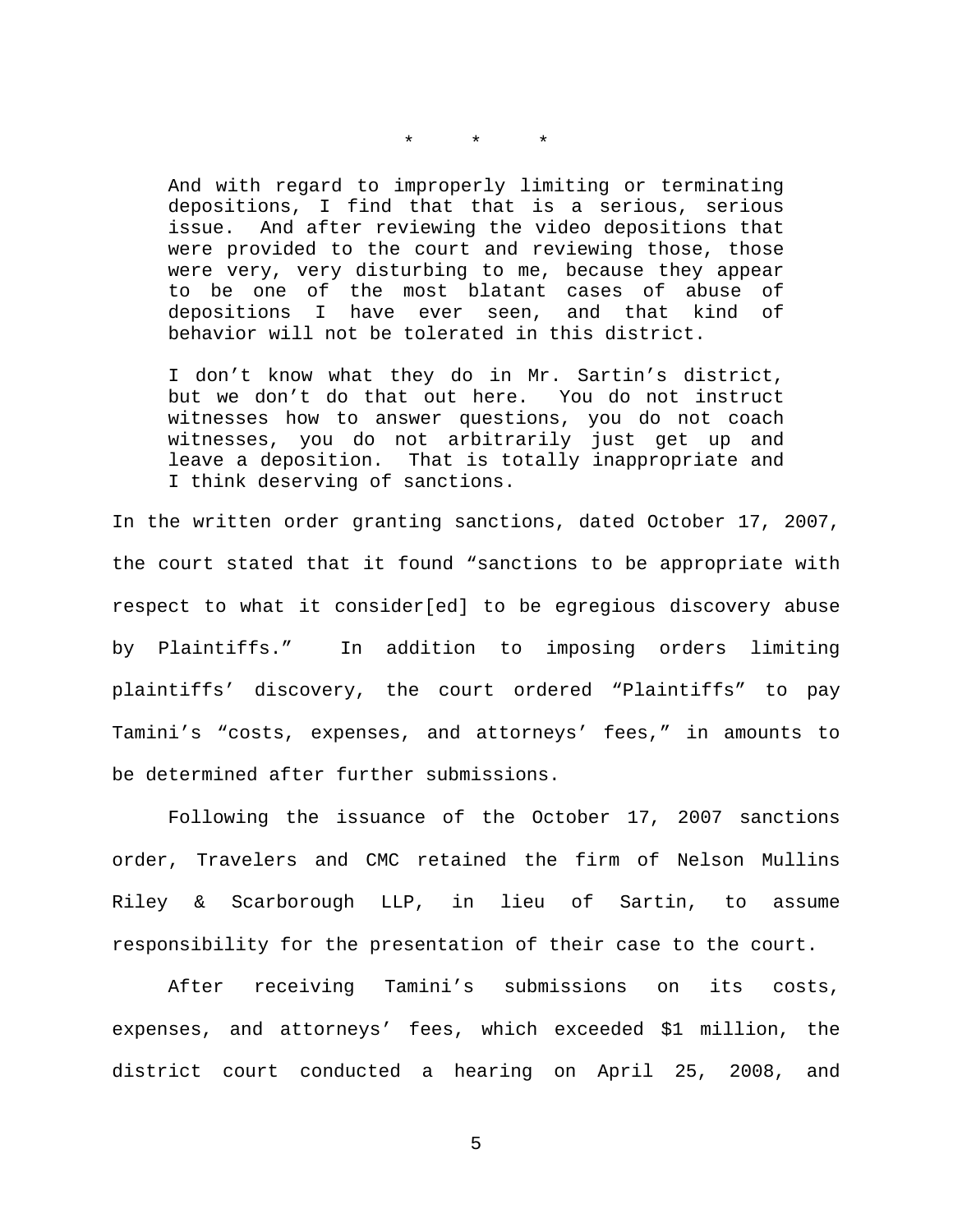concluded that "an appropriate sanction to compensate Tamini and sanction the Plaintiffs for the numerous events that took place culminating with the trip to Milan, Italy . . . is \$750,000." The court rejected as a sanction Tamini's motion to dismiss the case. The court also ordered the plaintiffs to pay attorneys' fees and expenses in the amount of \$201,881.72 incurred in seeking to reopen or to re-depose the plaintiffs' witnesses as a result of the abuses in Italy.

Through their new counsel, Travelers and CMC filed a motion to clarify, modify, and amend the sanctions orders pursuant to Federal Rule of Civil Procedure 54(b), noting that the district court had "assessed such sanctions solely against the Plaintiffs without considering whether . . . such sanctions should more properly be assessed instead against the Plaintiffs' former counsel, Peter A. T. Sartin." The motion requested that the court defer the payment of all sanctions until after the completion of trial on the merits so that an evidentiary hearing could be conducted for the purpose of allocating the sanctions among Sartin, Travelers, and CMC. Summarily and without explanation, the court denied the motion.

In October 2008, the parties settled the case, with the defendants paying Travelers and CMC \$5.5 million. As part of the settlement, the parties waived the right to appeal the sanctions orders.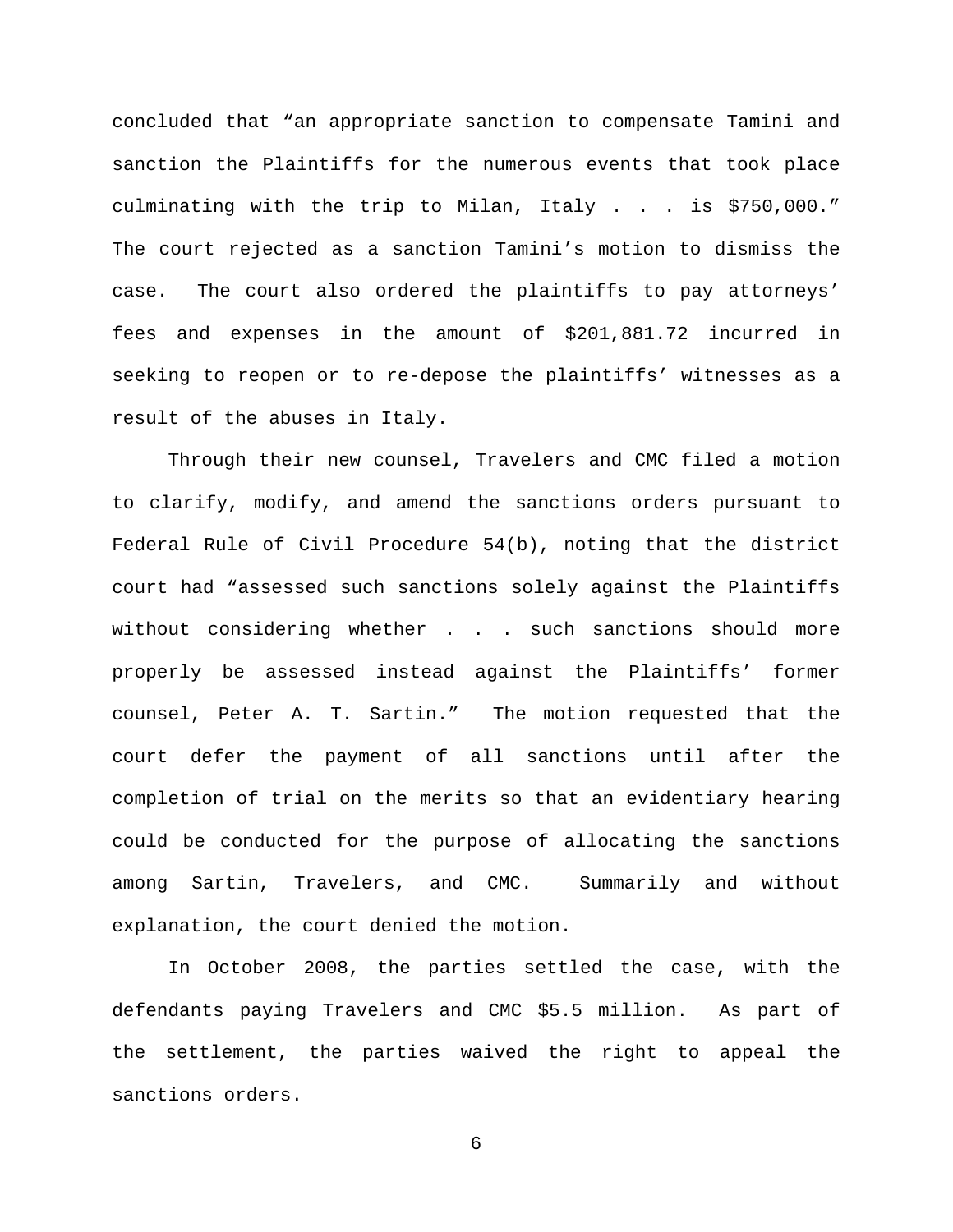Sartin thereafter commenced an action against Travelers and CMC in Texas state court to recover his attorneys' fees. Travelers and CMC filed a counterclaim, seeking to hold Sartin responsible for both the sanctions and the \$2 million in attorneys' fees they paid Nelson Mullins. In a summary judgment motion filed in the Texas action, Sartin alleged that Travelers and CMC "ha[d] no evidence to prove that any of the \$951,881.72 in sanctions" assessed by the South Carolina District Court in the Tamini case "included any of the costs, expenses, and attorneys' fees submitted by Tamini pursuant to the Court's Order dated October 17, 2007, or, if so, which of those costs, expenses, or attorneys' fees were for which of the specific acts or failures to act by [Sartin] that allegedly were negligent."

To clarify the responsibility for sanctions, Travelers and CMC returned to the South Carolina District Court in September 2009 and filed a motion under Federal Rule of Civil Procedure 60(a) to have the court clarify its "intent in its [October 17, 2007, and April 25, 2008] sanctions rulings." Specifically, the motion "request[ed] clarification as to whether any portion of the sanctions that [the South Carolina] Court issued was a sanction for conduct that occurred after the Court's written order of October 17, 2007," when Nelson Mullins was representing the plaintiffs. Sartin hired the McNair Firm to represent him in opposing the motion of Travelers and CMC for clarification.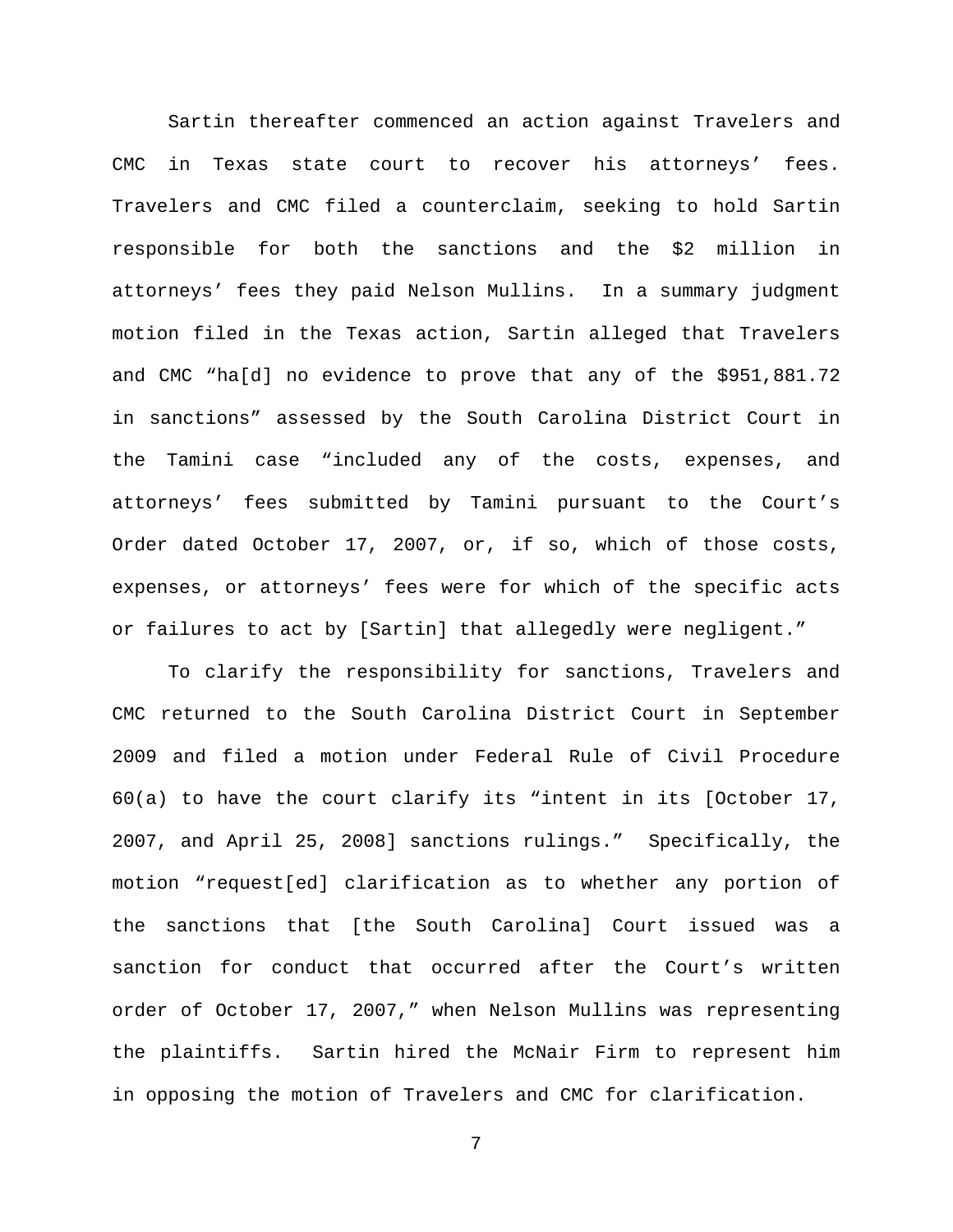After conducting a hearing on the motion, the district court (through the same district judge who had entered the sanctions orders) acted pursuant to Federal Rule of Civil Procedure 60(a) and entered an order dated December 4, 2009, granting the motion of Travelers and CMC to clarify the original sanctions orders. The court found that "[a]ll conduct that led to the \$951,881.72 sanction occurred prior to the October 17, 2007 order, while Sartin was counsel of record for Plaintiffs." The court further clarified that "[t]he entire monetary sanction was for Sartin's discovery abuses." Finally, the court stated that "[i]t was the court's intent that Sartin, individually, be assessed monetary sanctions based upon his conduct during the course of his representation." It therefore held that "Sartin, individually, should be assessed monetary sanctions in the amount of \$951,881.72."

On behalf of Sartin, the McNair Firm appealed the district court's Rule 60(a) clarification order, but it filed the notice of appeal two days late. The Firm filed a motion requesting that the district court approve the late filing of the appeal, which the court denied. The Firm then filed a second appeal from the order denying its motion to file an out-of-time appeal and from the court's earlier Rule 60(a) clarification order. Although this court heard arguments on the two appeals, it never issued an opinion because Sartin, Travelers, and CMC settled the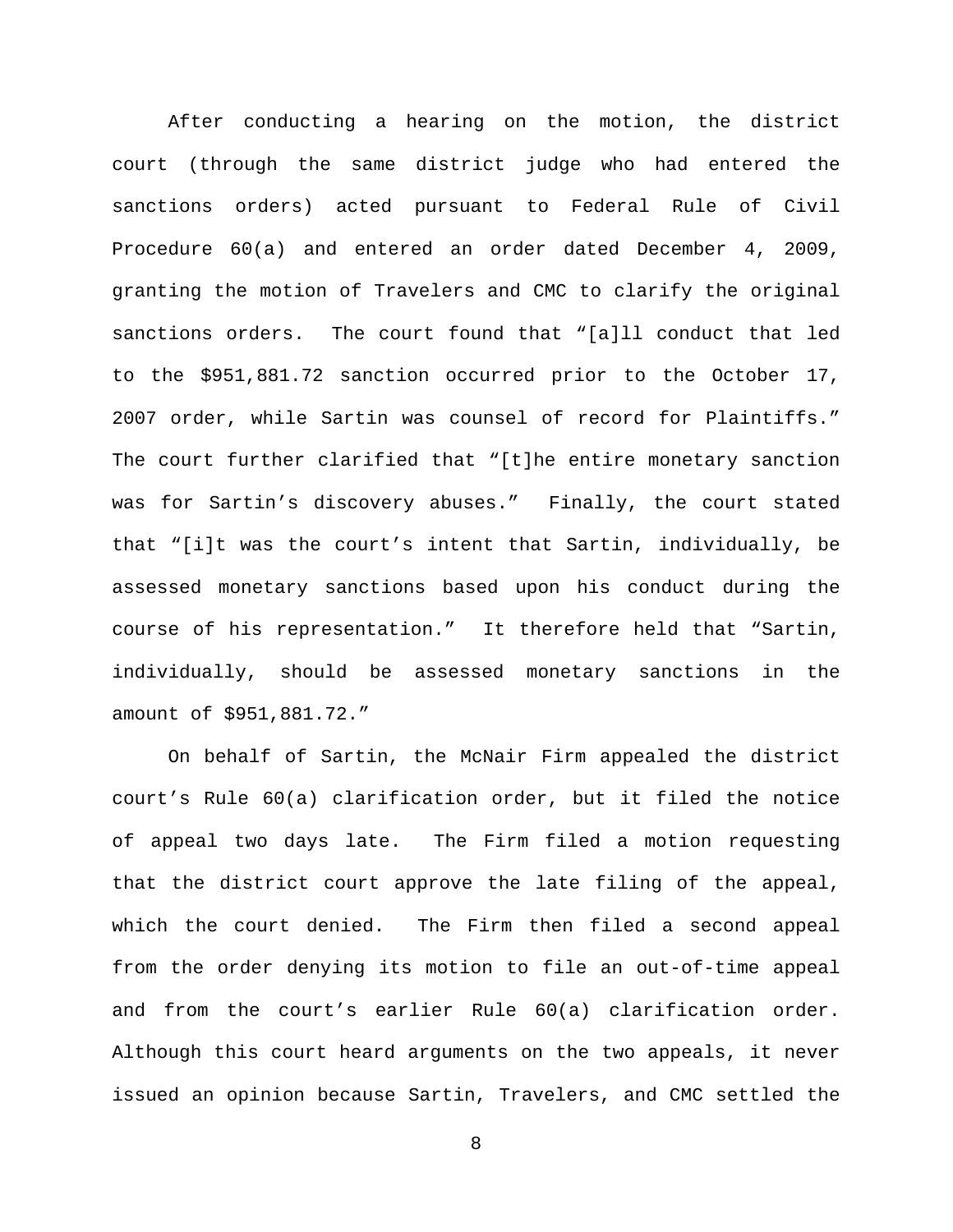Texas case with mutual releases, and Sartin instructed the McNair Firm to dismiss the two appeals taken with respect to the Rule 60(a) clarification order.

Sartin then commenced this action against the McNair Firm, alleging legal malpractice. He claimed that the McNair Firm's failure to file a timely notice of appeal in the earlier action was a proximate cause of his failure to recover attorneys' fees against Travelers and CMC in the Texas case. The district court (through a different district judge) granted the McNair Firm's motion for summary judgment by order dated December 5, 2012, holding that Sartin had suffered no injury as a result of the Firm's failure to file a timely appeal because "the Fourth Circuit would not have reversed [the district court's Rule 60(a)] Clarification Order" entered in the earlier case.

This appeal followed. $<sup>1</sup>$  $<sup>1</sup>$  $<sup>1</sup>$ </sup>

# II

The parties agree on the legal framework for this case. In order for Sartin to succeed on his legal malpractice claim, he must show that the McNair Firm's failure to timely appeal the Rule 60(a) clarification order in the earlier action caused his injury. See Argoe v. Three Rivers Behavioral Ctr. & Psychiatric

<span id="page-8-0"></span> $1$  Sartin died at the end of 2012, and the executor of his estate is prosecuting this appeal. For clarity, we continue to refer to the appellant as Sartin.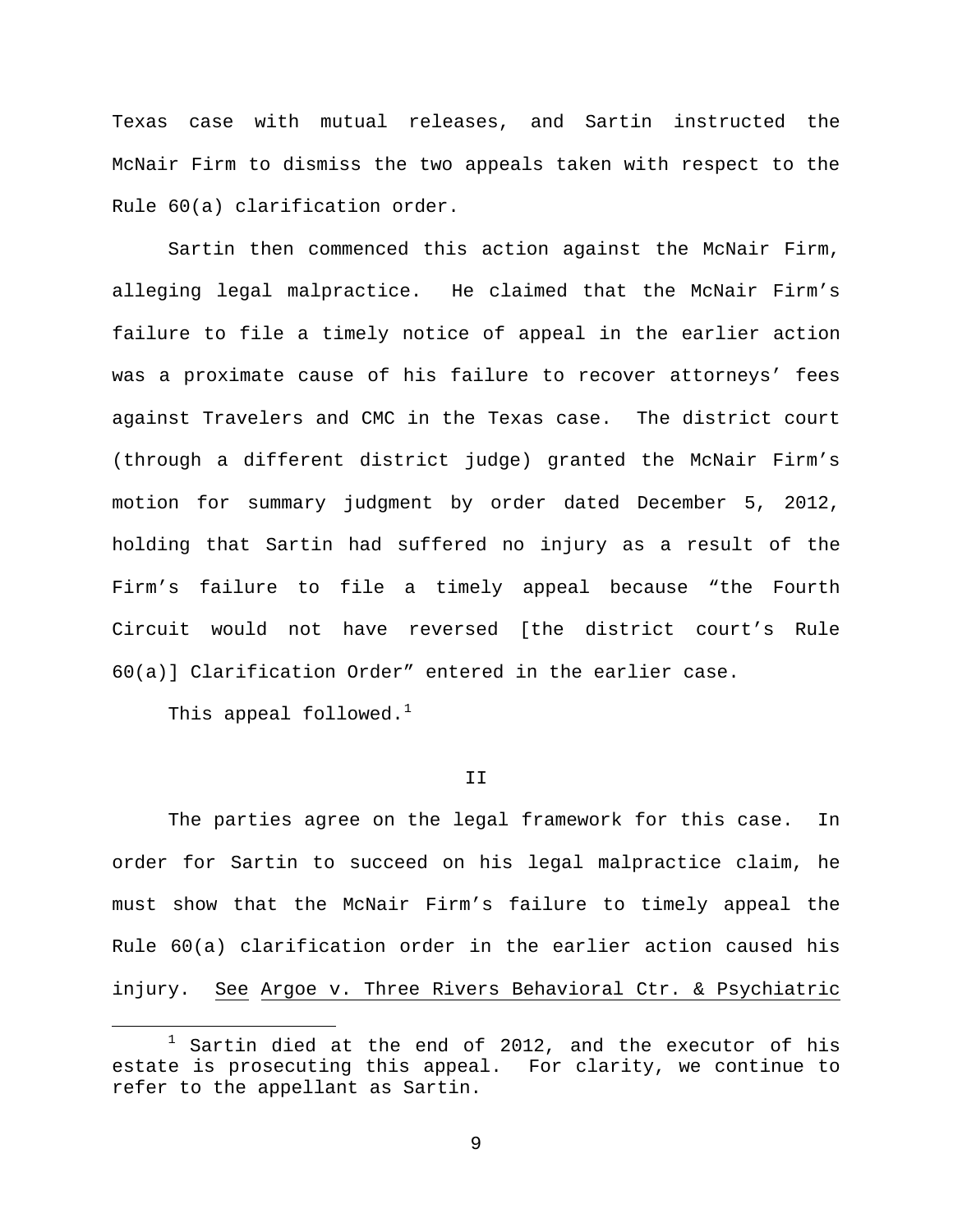Solutions, 697 S.E.2d 551, 555 (S.C. 2010). This requires showing that the McNair Firm's negligence was a "but for" cause of the injury. See Eadie v. Krause, 671 S.E.2d 389, 393 (S.C. Ct. App. 2008) ("Proximate cause requires proof of causation in fact and legal cause. Causation in fact is proved by establishing the plaintiff's injury would not have occurred 'but for' the defendant's negligence" (citation omitted)). Accordingly, Sartin "must show [that he] most probably would have been successful in the underlying suit if [the McNair Firm] had not committed the alleged malpractice." Summer v. Carpenter, 492 S.E.2d 55, 58 (S.C. 1997). The relevant question, therefore, is whether Sartin's original appeal to the Fourth Circuit from the Rule 60(a) clarification order would have been successful had the notice of appeal been timely filed.

Sartin contends that the district court's clarification order was not authorized by Rule 60(a) and therefore was erroneously entered. He argues that Rule 60(a) has a "limited application" that only allows courts "to clarify de minimis clerical mistakes such as typographical errors, or to fill-in gaps in a judgment," and no clerical mistake was involved in the entry of the sanctions orders. Thus, he argues, the district court exceeded the scope of its Rule 60(a) authority by imposing sanctions on him individually. In addition, Sartin contends that "there [was] nothing remotely ambiguous or vague about [the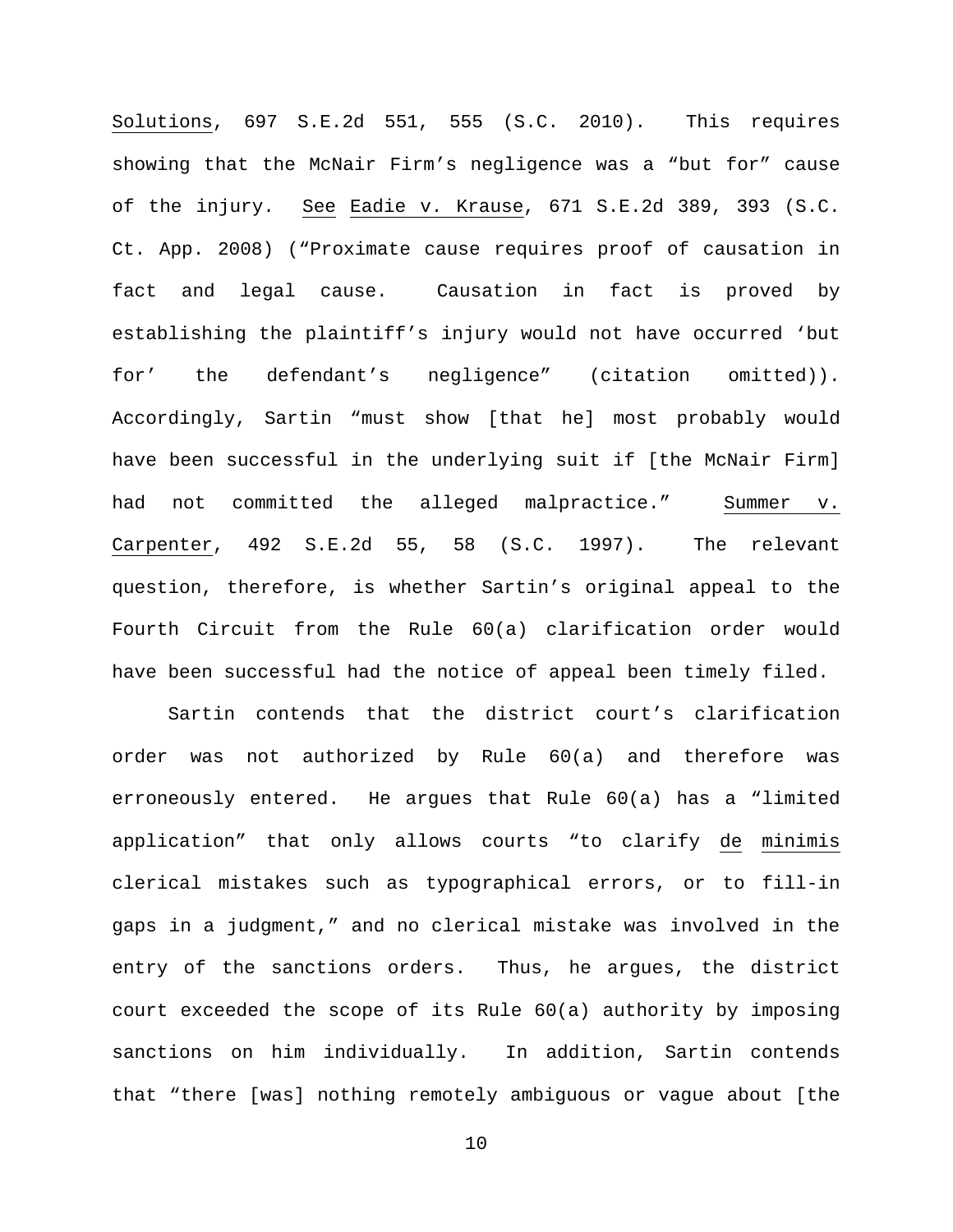sanctions orders]" because they were issued exclusively against "Plaintiffs" and there was no indication that the court intended to sanction him. Accordingly, Sartin maintains that his appeal of the court's Rule 60(a) clarification order would have been successful had it been timely filed.

The McNair Firm argues, to the contrary, that the district court acted within its discretion in issuing the clarification order. It contends that "Rule 60(a) is broader than Sartin argues" in that it allows a court to clarify its earlier order to conform with its intent at the time it issued the order. In short, it claims that "the district court's original intent is controlling." Under this standard, it argues that "the uncontroverted evidence establishes that [the district court's] original intent in issuing [its] sanctions order was to sanction Sartin individually." Accordingly, the McNair Firm maintains that Sartin's appeal of the court's Rule 60(a) clarification order would not have been successful had the appeal been timely noticed.

The issue thus presented is whether Rule 60(a) is sufficiently broad to have authorized the district court in the earlier case to give effect to its original intent to impose sanctions on Sartin, individually, even though the change was not the correction of a clerical mistake.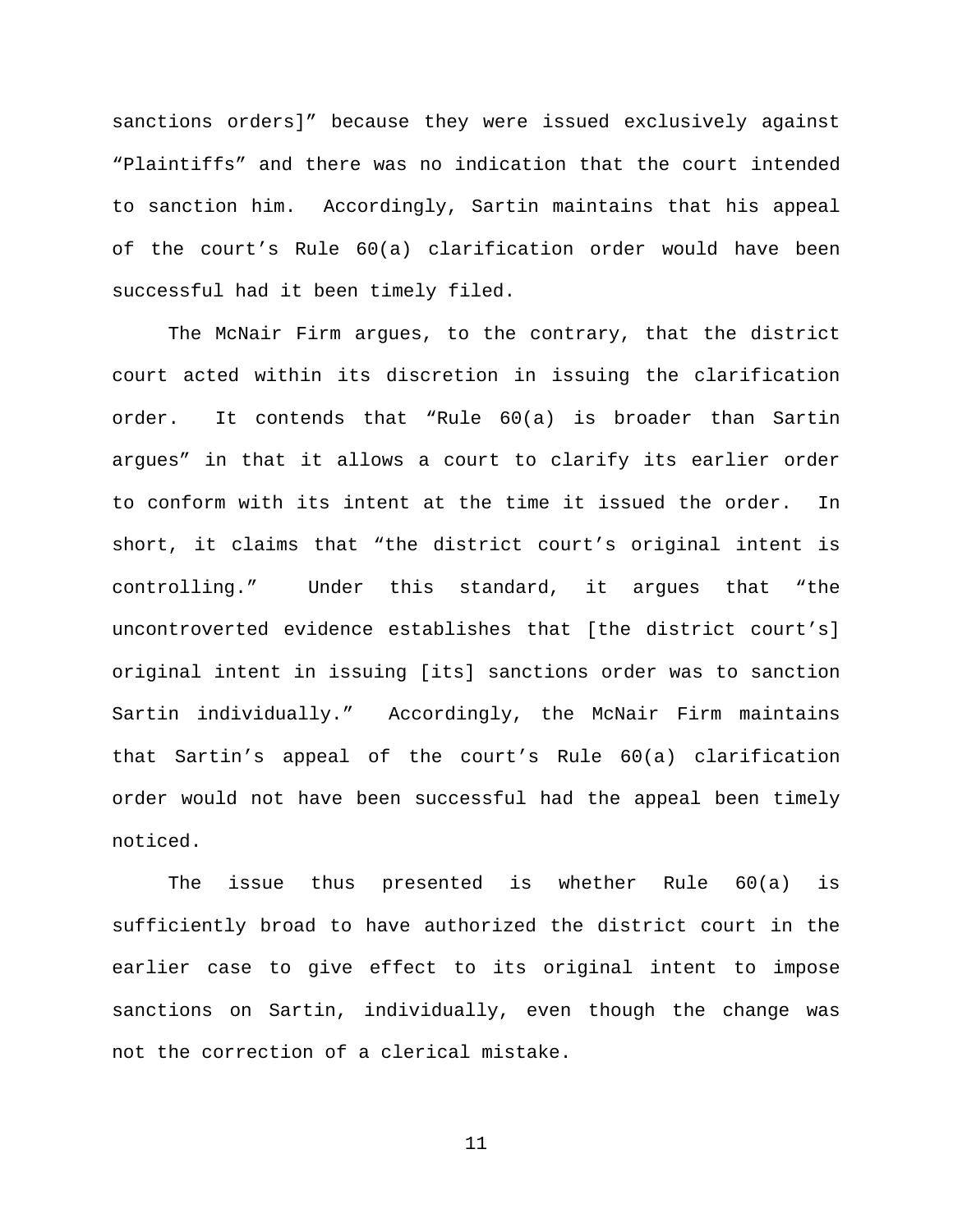Federal Rule of Civil Procedure 60(a) authorizes a court to "correct a clerical mistake or a mistake arising from oversight or omission whenever one is found in a judgment, order, or other part of the record." The Rule gives the district court discretionary authority, and a court of appeal's review is for abuse of discretion. See Caterpillar Fin. Servs. Corp. v. F/V Site Clearance I, 275 F. App'x 199, 204 (4th Cir. 2008) (per curiam) (citing Kocher v. Dow Chem. Co., 132 F.3d 1225, 1229 (8th Cir. 1997)). Discretion, such as Rule 60(a) confers, may be abused "by an exercise that is flawed by erroneous factual or legal premises." James v. Jacobson, 6 F.3d 233, 239 (4th Cir. 1993).

Clearly, Rule 60(a) allows, as Sartin notes, courts to perform mechanical adjustments to judgments, such as correcting transcription errors and miscalculations. In the same vein, the Rule is properly utilized "'to perform a completely ministerial task' (such as 'making a judgment more specific in the face of an original omission')." Caterpillar, 275 F. App'x at 204 (quoting Kosnoski v. Howley, 33 F.3d 376, 379 (4th Cir. 1994)). And we have cautioned that a court may not employ Rule 60(a) to reconsider a matter that has already been decided. As we explained:

The basic distinction between clerical mistakes and mistakes that cannot be corrected pursuant to Rule 60(a) is that the former consist of blunders in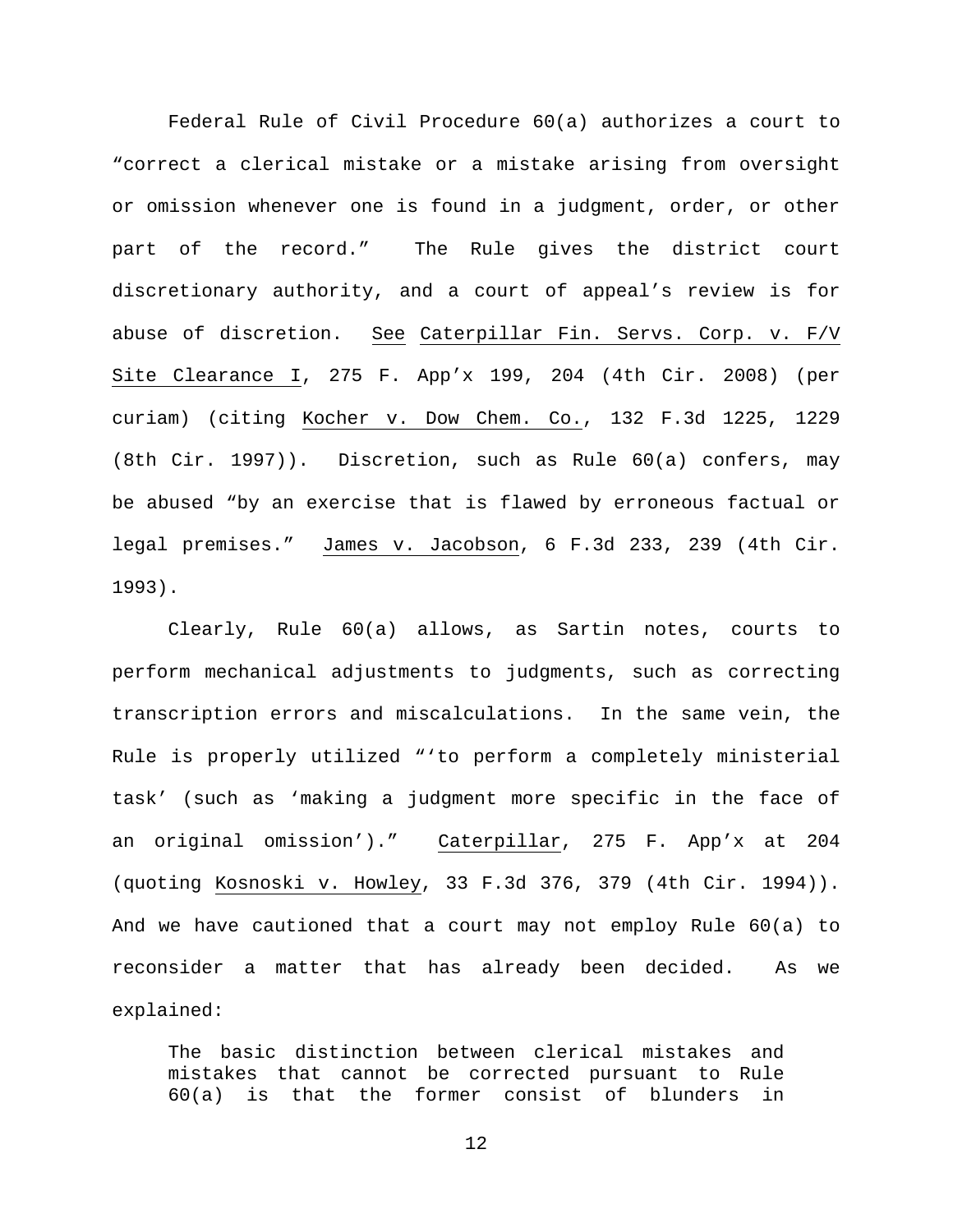execution whereas the latter consist of instances where the court changes its mind, either because it made a legal or factual mistake in making its original determination, or because on second thought it has decided to exercise its discretion in a manner different from the way it was exercised in the original determination.

Rhodes v. Hartford Fire Ins. Co., 548 F. App'x 857, 859-60 (4th Cir. 2013) (per curiam) (quoting In re Walter, 282 F.3d 434, 440 (6th Cir. 2002)); accord Rivera v. PNS Stores, Inc., 647 F.3d 188, 194 (5th Cir. 2011) ("Clerical mistakes, inaccuracies of transcription, inadvertent omissions, and errors in mathematical calculation are within Rule 60(a)'s scope; missteps involving substantive legal reasoning are not" (emphasis added) (footnote omitted)).

But, contrary to Sartin's argument, Rule 60(a) is not confined just to fixing typographical and other clerical errors. The Rule's text also authorizes a court to correct "a mistake arising from oversight or omission." Fed. R. Civ. P. 60(a). Such a mistake occurs when there is an inconsistency between the text of an order or judgment and the district court's intent when it entered the order or judgment. A "mistake arising from oversight or omission" also includes an unintended ambiguity that obfuscates the court's original intent. Rule 60(a) authorizes a district court to correct either such mistake to conform the text with its original intent. See Garamendi v. Henin, 683 F.3d 1069, 1079 (9th Cir. 2012) ("Rule 60(a) allows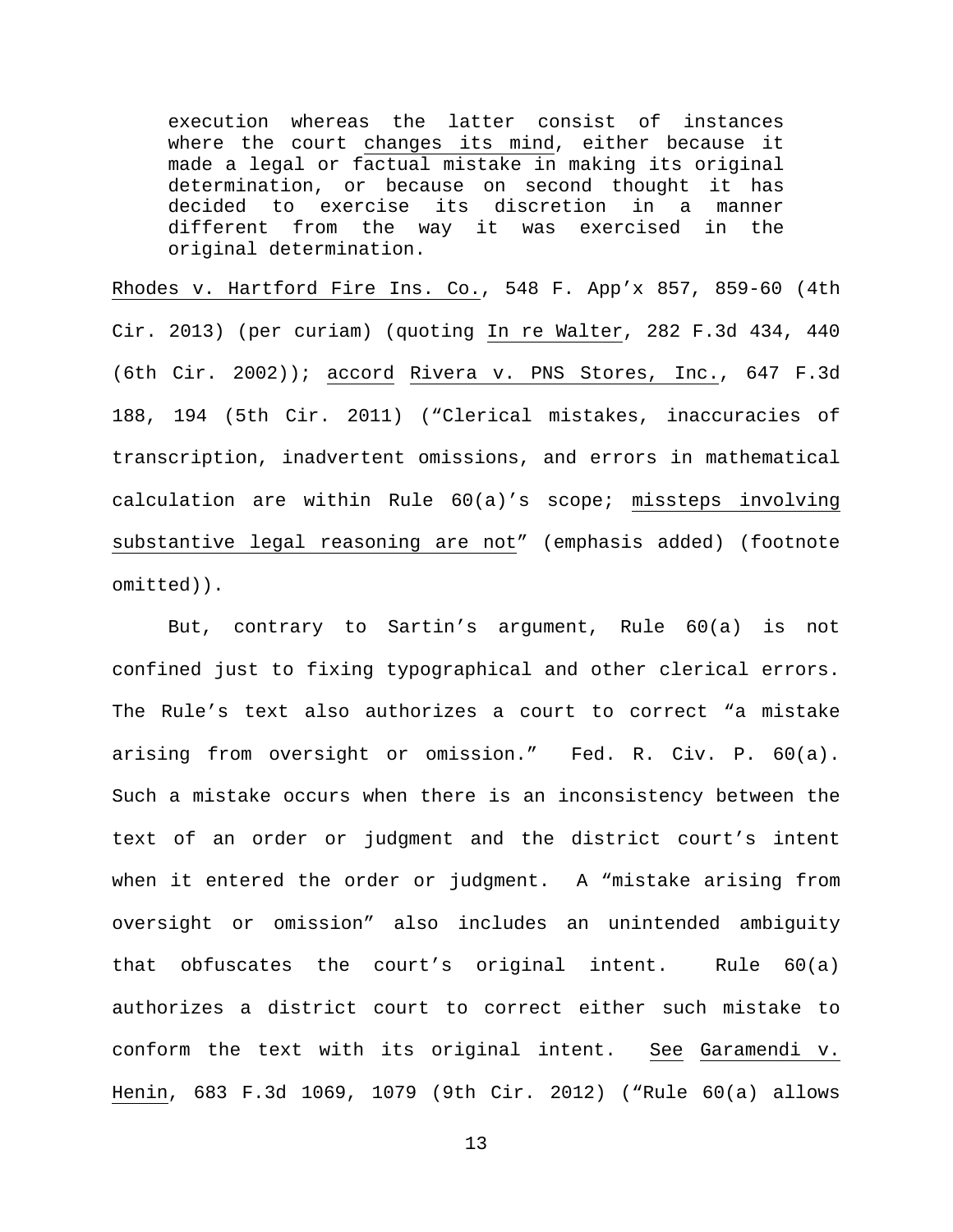for clarification and explanation, consistent with the intent of the original judgment, even in the absence of ambiguity, if necessary for enforcement" (emphasis added)); Rivera, 647 F.3d at 195 ("A district court's authority under Rule 60(a) is also limited to making corrections that are consistent with the court's intent at the time it entered the judgment" (emphasis added)); Agro Dutch Indus. Ltd. v. United States, 589 F.3d 1187, 1192 (Fed. Cir. 2009) ("Courts enjoy broad discretion to correct clerical errors in previously issued orders in order to conform the record to the intentions of the court and the parties" (emphasis added)); Walter, 282 F.3d at 441 ("[A] court properly acts under Rule 60(a) when it is necessary to 'correct mistakes or oversights that cause the judgment to fail to reflect what was intended at the time of trial'" (emphasis added) (quoting Vaughter v. Eastern Air Lines, Inc., 817 F.2d 685, 689 (11th Cir. 1987))); Burton v. Johnson, 975 F.2d 690, 694 (10th Cir. 1992) ("A District Court is not limited under Rule 60(a) to the correction of clerical mistakes arising from oversight or omission. Rather, a district court may also invoke Rule 60(a) to resolve an ambiguity in its original order to more clearly reflect its contemporaneous intent and ensure that the court's purpose is fully implemented" (emphasis added)).

In sum, the scope of a court's authority under Rule 60(a) to make corrections to an order or judgment is circumscribed by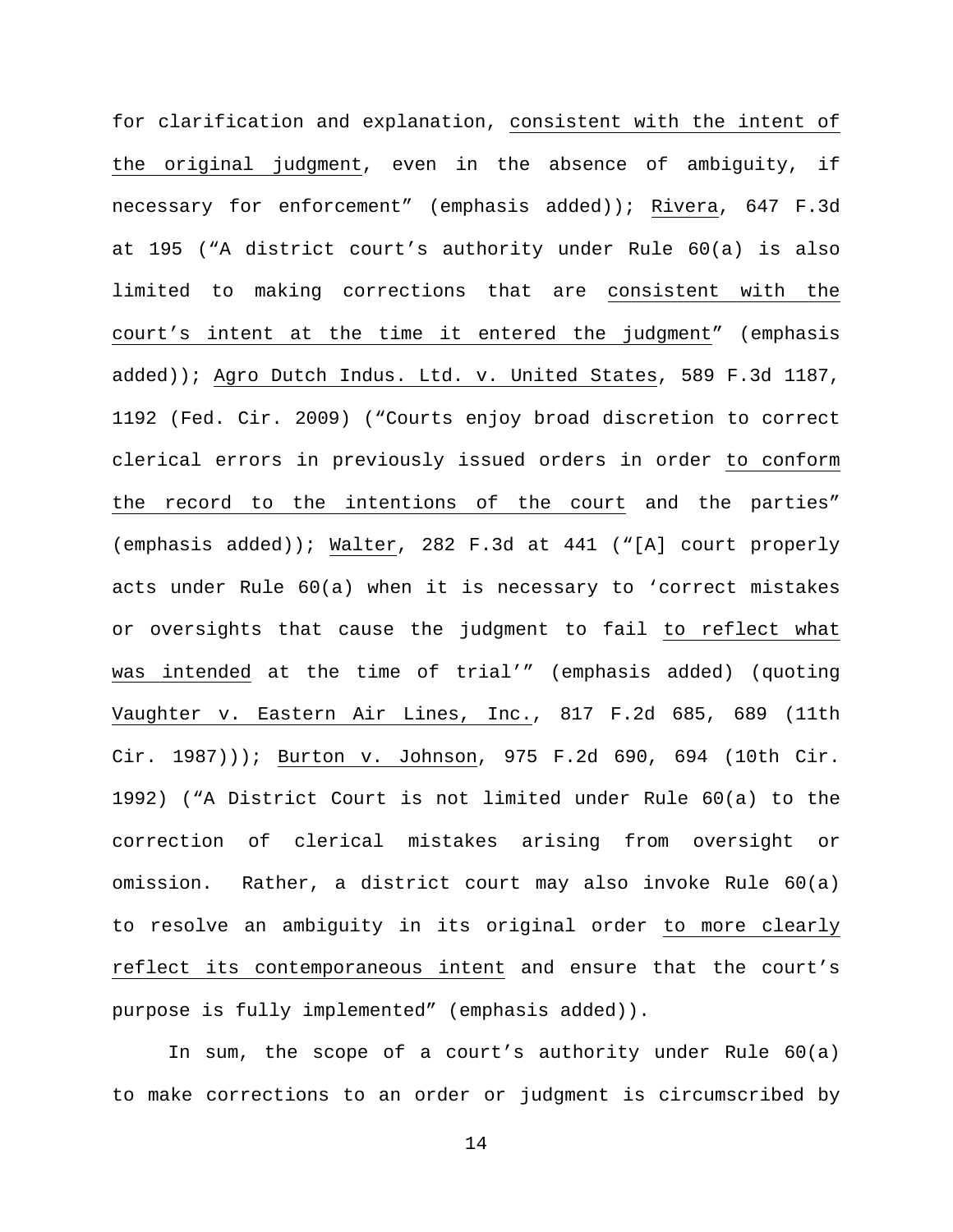the court's intent when it issued the order or judgment. And the court's original intent "may be ascertained through consideration of contemporaneous documents, such as a memorandum opinion or transcript, and by the presiding judge's own subsequent statements regarding his intent." Rhodes, 548 F. App'x at 860; accord Rivera, 647 F.3d at 197 ("'[A] judge's own subsequent statements of his intent' are reliable evidence in the Rule 60(a) context" (alteration in original) (quoting In re Jee, 799 F.2d 532, 535 (9th Cir. 1986))).

Here, the district court's intent at the time it issued the sanctions orders was manifested both by what the court later stated about its intent and by contemporaneous documents. In the Rule 60(a) clarification order, the court stated, "It was the court's intent that Sartin, individually, be assessed monetary sanctions based upon his conduct during the course of his representation." The court's statement about its own intent is reliable evidence. See Rivera, 647 F.3d at 197.

And the contemporaneous evidence strongly supports the court's statement. During the hearing when the district court first considered whether to impose sanctions, the court focused entirely on the conduct of Sartin without suggesting any complicity or fault on the part of his clients. It stated, for example: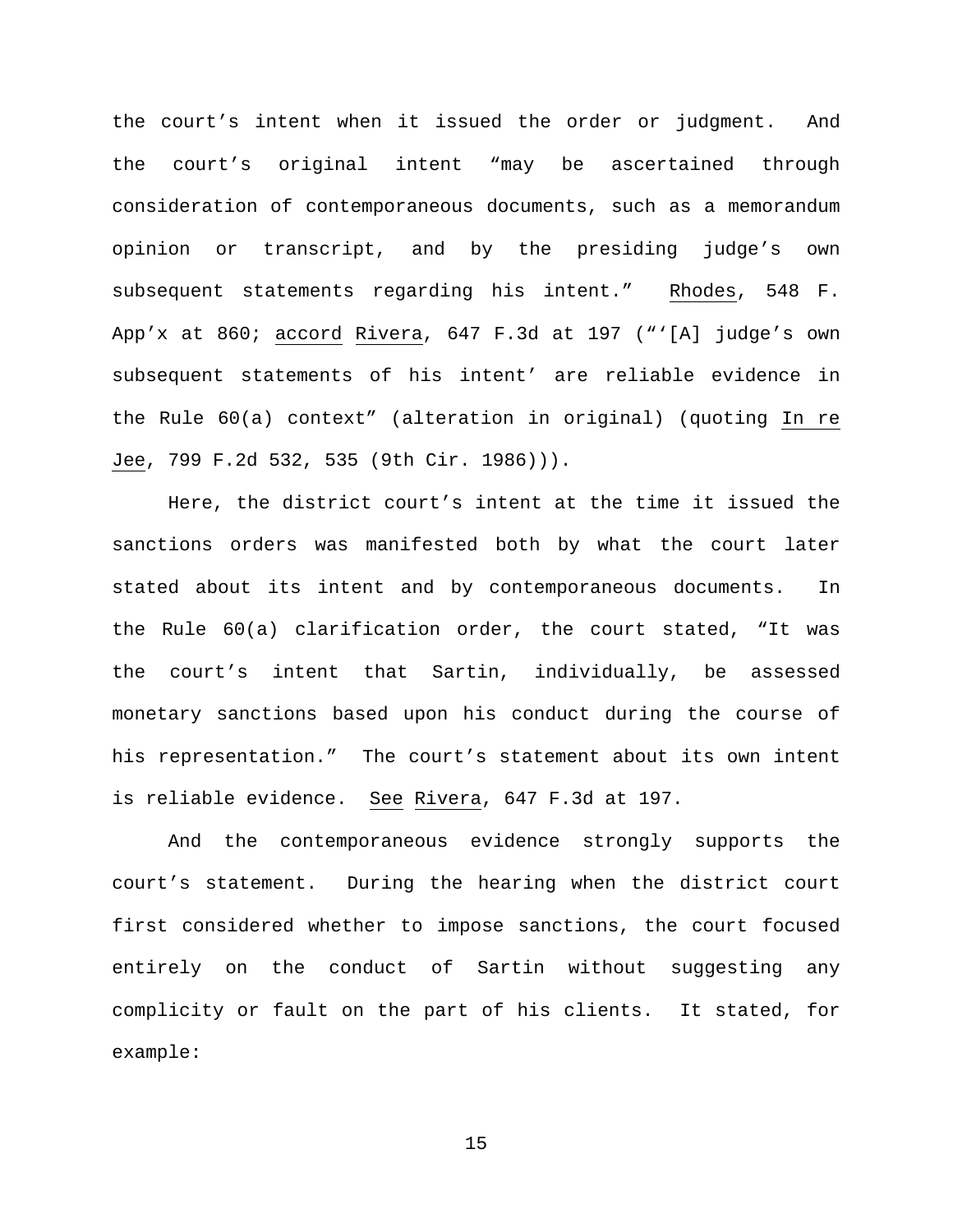I thought the conduct of Mr. Sartin was totally inappropriate. And it was an egregious violation of any type of discovery and I do feel that sanctions are appropriate with regard to that.

\* \* \*

I don't know what they do in Mr. Sartin's district, but we don't do that out here. You do not instruct witnesses how to answer questions, you do not coach witnesses, you do not arbitrarily just get up and leave a deposition. That is totally inappropriate and I think deserving of sanctions.

(Emphasis added). Moreover, the conduct that drew the court's ire -- Sartin's handling of discovery -- was not the type of conduct in which Sartin's clients would typically participate. Indeed, Sartin has pointed to no evidence in the record -- and we can find none -- suggesting that the court was concerned about any conduct of Sartin's clients. The contemporaneous evidence thus supports the court's later statement that it had always intended to sanction Sartin individually.<sup>[2](#page-15-0)</sup> See Sanchez v.

<span id="page-15-0"></span> $2$  Indeed, during the hearing on the Rule  $60(a)$  motion to clarify the sanctions orders, the district court repeatedly made this point, speaking for instance to Sartin's counsel:

Court: Let me just ask you this question. In my October [17] order I made the statement that the conduct of Mr. Sartin [was] totally inappropriate, it was an egregious violation of any type of discovery and I did feel that sanctions [were] appropriate with regard to that, and specific reference to Mr. Sartin's conduct, and I was referencing the Italy depositions. What about that is not clear as to what my intent was?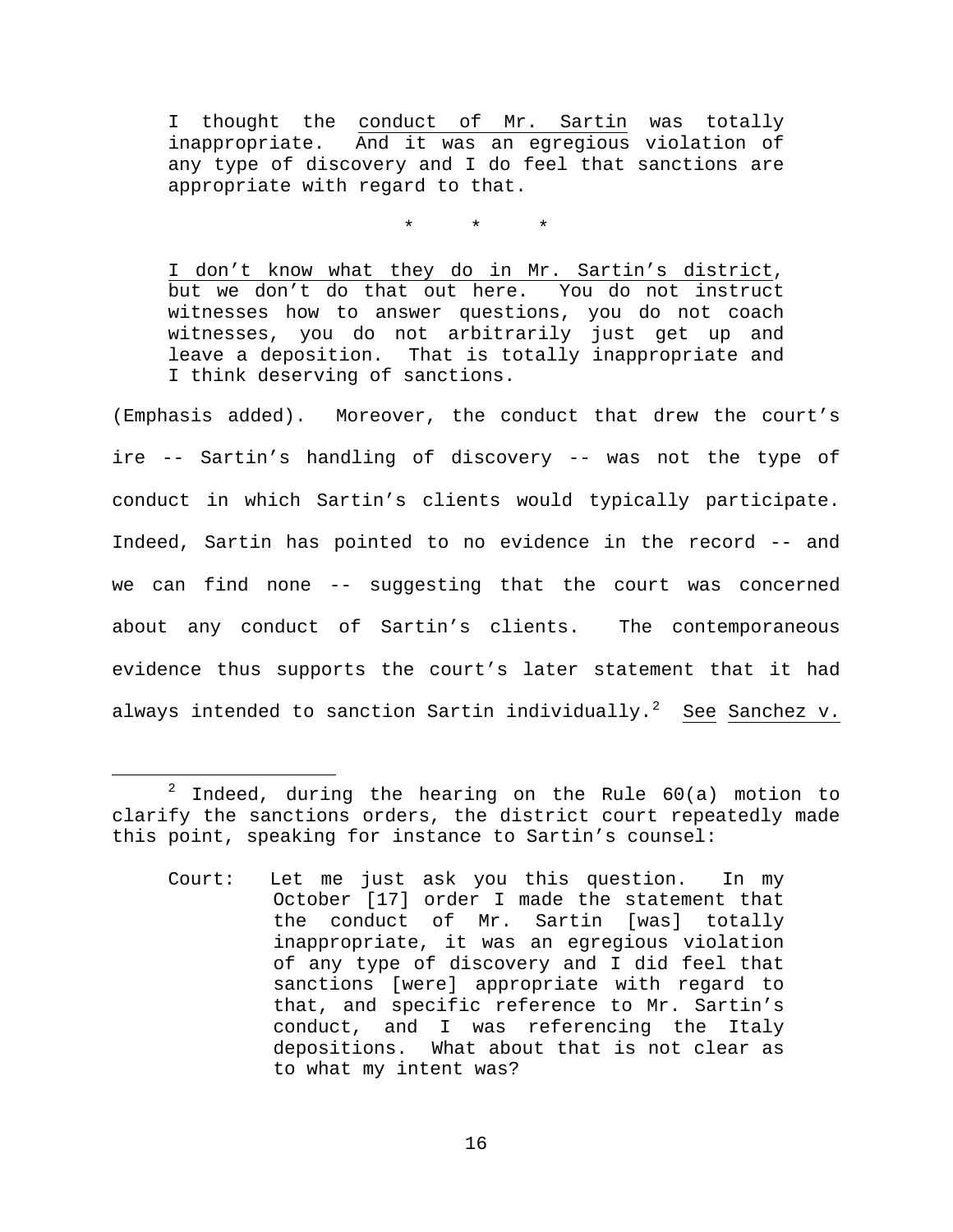City of Santa Ana, 936 F.2d 1027, 1033 (9th Cir. 1990) (holding that the district court had the authority to correct a prior judgment under Rule 60(a) since there was no reason in the record to doubt the district judge's statements of his prior intent).

To be sure, the text of the district court's sanctions orders imposed sanctions only on "Plaintiffs." But this mistake can perhaps be explained by the fact that Tamini's motion, which only requested sanctions against "Plaintiffs," frequently conflated Sartin and his clients. For example, the motion explained that "Mr. Sartin inexplicably left [Italy] without providing any notice to Tamini" but later complained that "Plaintiffs rendered [Tamini's preparation] an extraordinary waste of time and resources by inexplicably and without notice leaving Italy." (Emphasis added). In granting the sanctions motion, the court likewise focused on "Plaintiffs" generally. Nevertheless, the record indicates that the court's exclusive motivation for imposing sanctions was the personal conduct of Sartin himself in conducting discovery. Thus, notwithstanding the district court's use of the term "Plaintiffs" in its sanctions orders, we conclude that the court's later statement

ī

Counsel for Sartin: Nothing that I know of, Your Honor.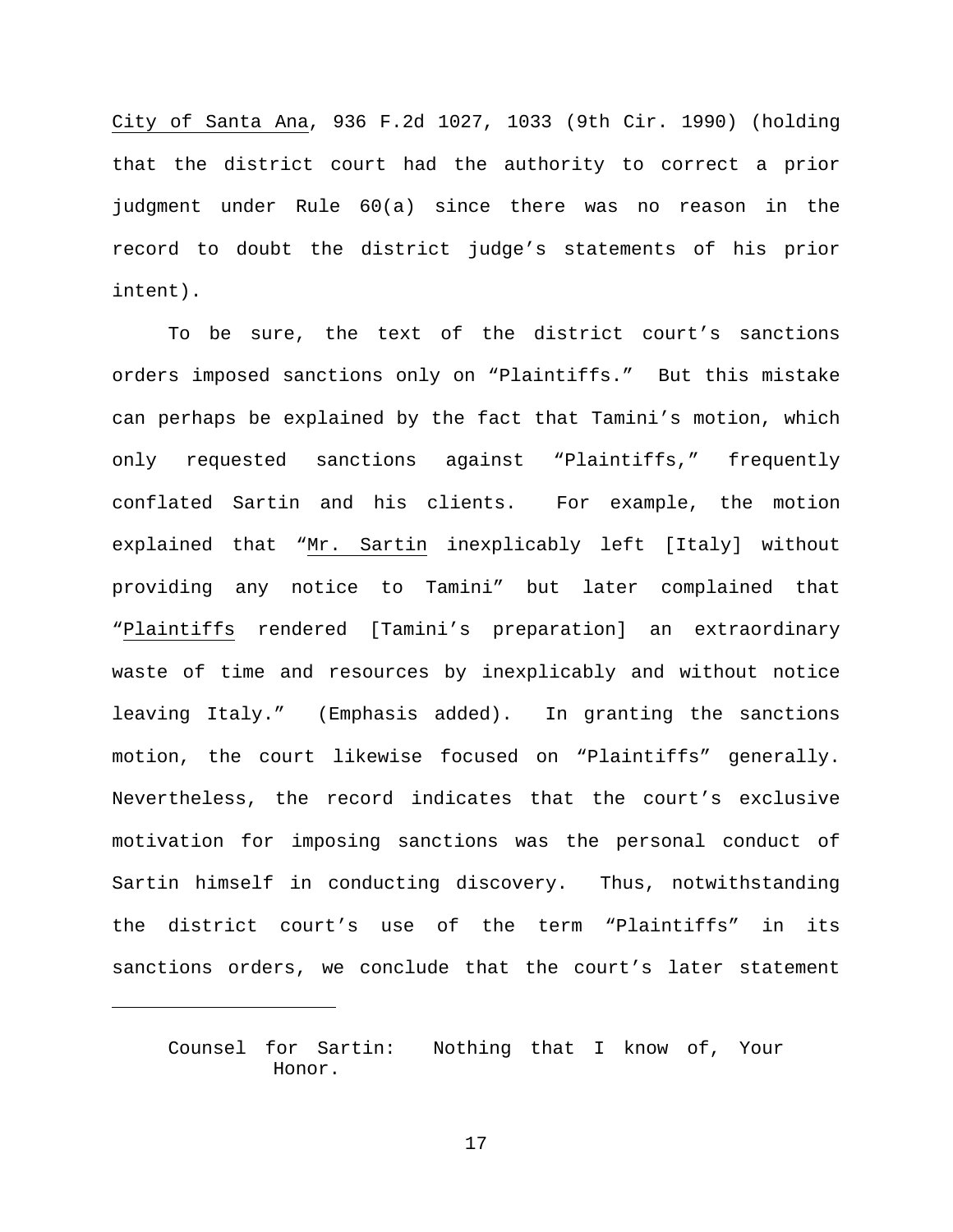that it had always intended to impose sanctions on the plaintiffs' attorney is supported by the record.

To hold otherwise, we note, would call into question the veracity of a declaration made by the district court about its own intent. In order to find the district court's explanation of its intent suspect, the contrary evidence would have to be especially clear. In the record before us, it is not.

At bottom, we conclude that the district court's original intent was to impose sanctions on Sartin individually and, therefore, that the court did not abuse its discretion in giving effect to that intent in its Rule 60(a) clarification order. Because we conclude that the district court in the earlier case properly employed Rule 60(a), we affirm the district court's conclusion in this case that the McNair Firm's failure to appeal the earlier Rule 60(a) clarification order caused Sartin no injury.

# III

Sartin's other arguments require less discussion.

First, he contends that the district court's issuance of its Rule 60(a) clarification order was improper because the matter had already been litigated pursuant to the earlier Rule 54(b) motion of Travelers and CMC to allocate sanctions, which the court summarily denied. Sartin argues that "Rule 60(a)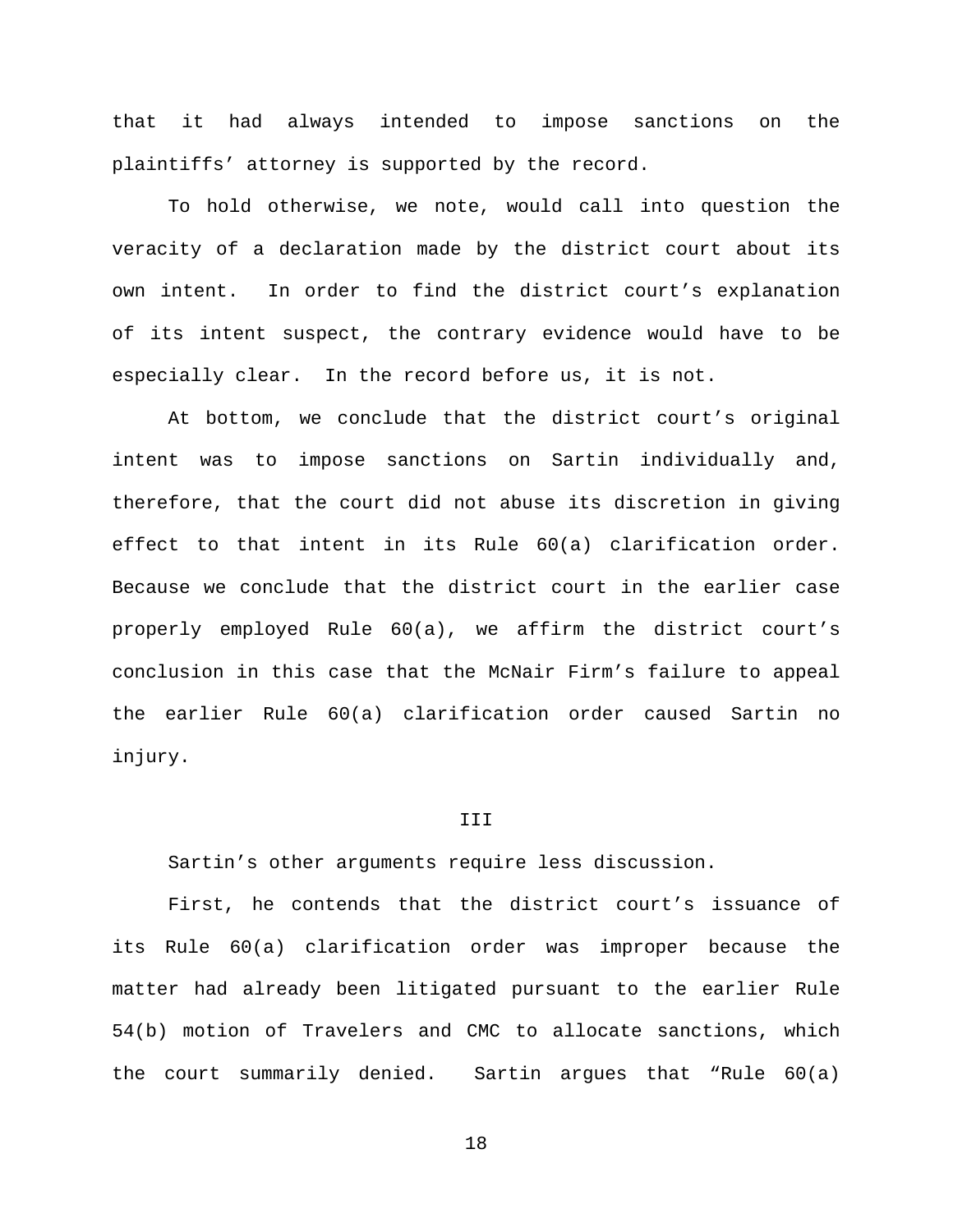cannot be used to revisit a matter that has already been adjudicated." The district court's Rule 54(b) ruling, however, did not conclude, either explicitly or implicitly, that Sartin should not be liable for sanctions. The ruling itself contained no explanation. Moreover, its context and the record do not supply an explanation. We do note, however, that the Rule 54(b) motion requested not only an allocation of the sanctions but also a delay of payment to Tamini until after the trial on the merits of the case. The district court could simply have determined not to delay payments to Tamini while Sartin, Travelers, and CMC squabbled over allocation. As such, we cannot conclude that the court's Rule 54(b) ruling evinced an intent to spare Sartin from sanctions. We therefore reject Sartin's argument that the district court's denial of the Rule 54(b) motion barred the court from later issuing its Rule 60(a) clarification order.

Sartin also contends that the district court lacked jurisdiction to issue its Rule 60(a) clarification order because that litigation had been finally dismissed over a year before it issued the order. The case was dismissed on October 20, 2008, and the Rule 60(a) clarification order was issued on December 4, 2009. But Sartin properly concedes that "Rule 60(a) . . . has no time limit." See Fed. R. Civ. P. 60(a) ("The court may correct a clerical mistake or a mistake arising from oversight